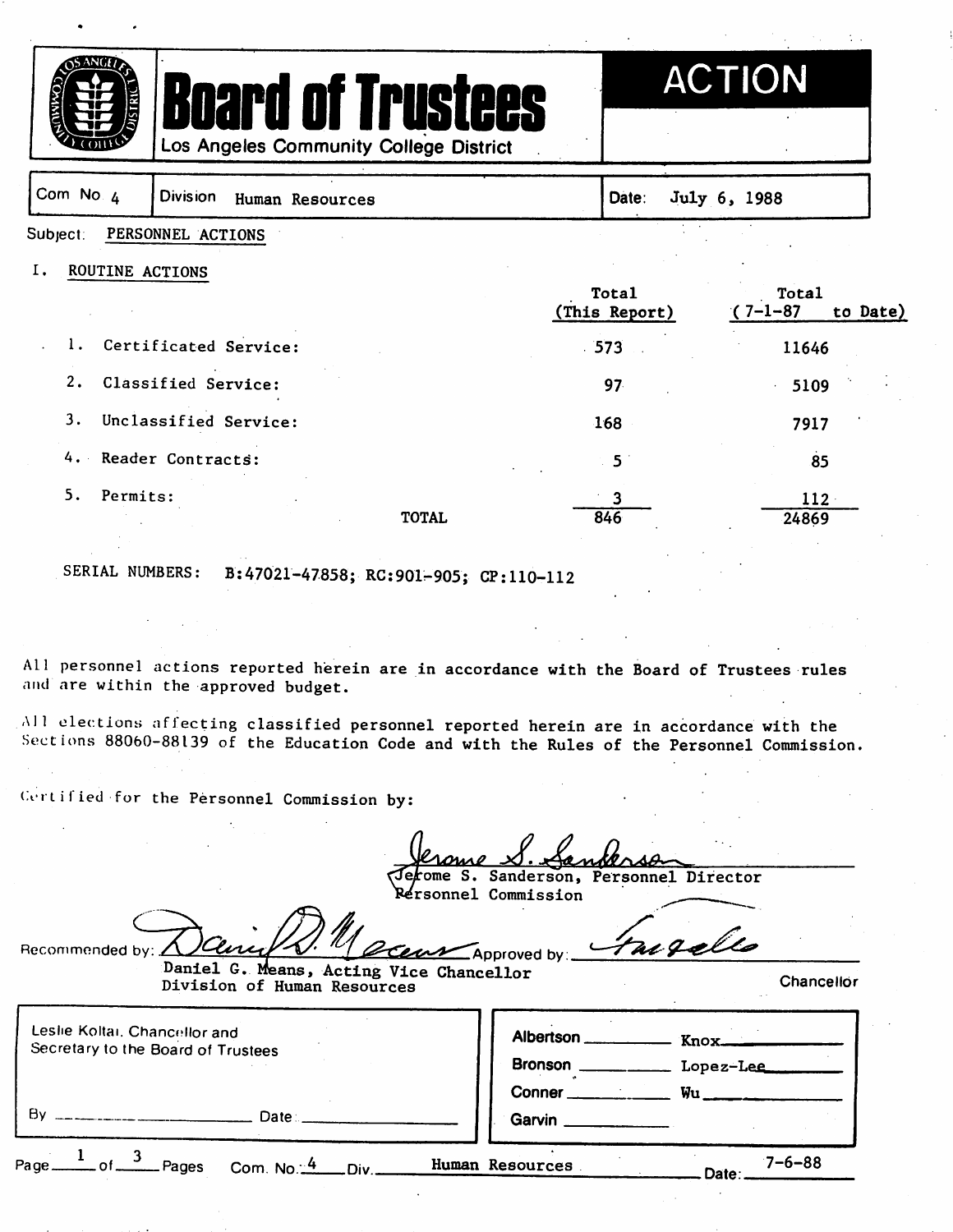# **Board of Trustees**

**Los Angeles Community College District** 

| Com.<br>No.<br>л | Division: | Human<br>Resources | 1988<br>Date:<br>July<br>ъ.<br>the first of the company of the company of the company of the company of the second company of the company of |
|------------------|-----------|--------------------|----------------------------------------------------------------------------------------------------------------------------------------------|
|------------------|-----------|--------------------|----------------------------------------------------------------------------------------------------------------------------------------------|

#### II. DISMISSAL OF REGULAR CERTIFICATED EMPLOYEE

IT IS RECOMMENDED that the Board of Trustees instruct the Chancellor to notify regular certificated employee, Employee Number 682897, that this Board of Trustees intends to dismiss him as a regular certificated employee at the expiration of thirty (30) days from the date of service of such notice, unless he demands a hearing in accordance with the appropriate provisions of the Education Code.

Background: A Statement of Charges containing certain charges against the above employee and also other documents as required by Section 87671: of the Education Code were reviewed and evaluated by the Board of Trustees in its closed session of June 22, 1988. Such Statement of Charges and other supporting documents are on file in the Division of Human Resources.

## III. PAYMENT OF PROFESSIONAL SERVICES

Authorize the Vice Chancellor, Business Services, to draw a warrant payable for the services of Joseph F. Gentile, Hearing Officer, in the amount of  $$250.00$  pursuant to Article 28 of the Certificated Agreement.

Background; This request for a hearing officer's service payment is submitted as a result of an employee's grievance.

#### IV. REIMBURSEMENT FOR DAMAGE TO EMPLOYEE'S PERSONAL PROPERTY

Approve the following claim for damage to personal property of a District employee, pursuant to Board Rules 101500-101500.12; and authorize a warrant to be drawn in favor of the employee listed below, as a reimbursement for the loss:

| <b>Employee No.</b> | Damage to: | Amount:  |
|---------------------|------------|----------|
| 675092              | Eyeglasses | \$120.00 |

Background; The above claim has been reviewed for compliance with adopted Board Rules and payment has been recommended by the Review Committee.

#### V. REIMBURSEMENT FOR DAMAGE TO EMPLOYEE'S AUTOMOBILE

Approve the following claim for damage to the automobile of a District employee, pursuant to Board Rules 101500-101500.12; and authorize a warrant to be drawn in favor of the employee listed below, as a reimburs ement for the loss: